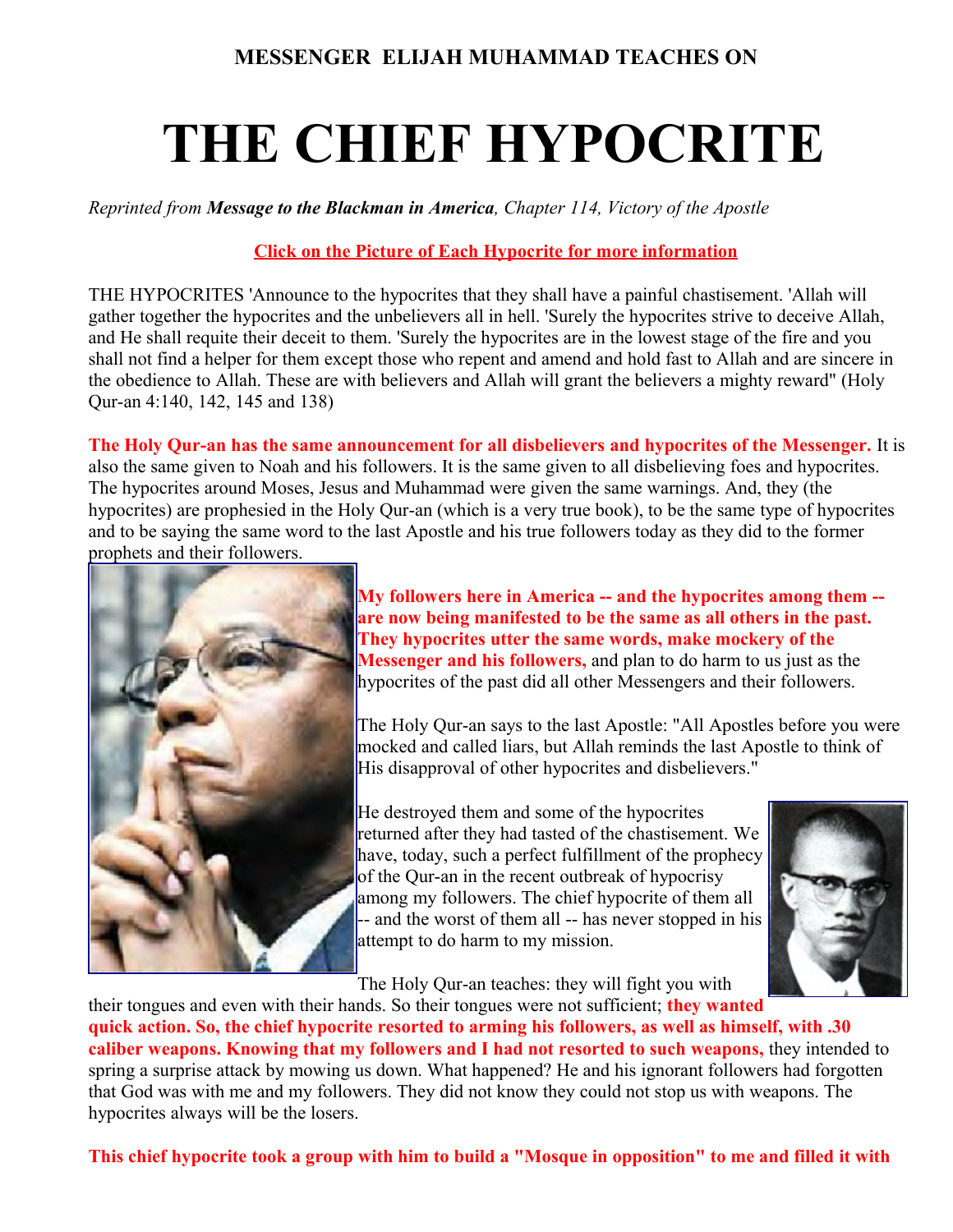

**[a](file:///C:/Users/Zakiyah/Desktop/Muhammad%20Speaks%20Website/WarithD.html)ll types of wickedness and disbelievers like himself. He wished the praise of the people and not of God. He has said everything imaginable against me, which likely will hurt him and those who follow him more than he thinks. He wants the world to recognize him as a qualified leader.** He should seek the recognition of Allah. Allah is the One who makes a leader for his people.

This chief hypocrite is not with Allah; if he were with Allah, he would be with me. Since he is not with Allah, he cannot claim guidance from Allah. He has admitted that he cannot trust a religion and cannot trust a God who teaches when to act. He wants to act when he is ready to act, rather than depend upon a God who will act in His own good time.

He does not wait on a God like that. Many other such fools passed away in great dishonor and shame long before this chief hypocrite. No weapons (as it is written) formed against me will prosper as long as Allah is with

me and I am with Allah, because the twain will never break. We always shall be together against the enemy and together for the believers. Some of the hypocrites have come to know all of these things, but they must be punished.

A hypocrite is one who first says he believes in Islam and then disbelieves and seeks to oppose the Messenger and those who believe in him and his God. Their punishment -- says the Holy Qur-an in several places -- is grief, regret, shame and disgrace. I will never forget this hypocrite's hateful acts against me.

If he is the last of the 22 million, I shall remind him of his evil and wicked acts done to me in return for the good that I did for him. He could not have risen up against me if I had not given him so much knowledge of Allah and his religion. When I made him a leader and a teacher among the people, he felt proud. He now thinks that he should be elected top man, but I am sure that he will be appointed the lowest man.

**He went, first, on the side of the Muslims, and then on the side of the devils, and again on the side of the Muslims and against the devils. He is -- as the Holy Qur-an says -- neither this nor that. His greatest desire is for someone to declare him as their leader. He is insane for leadership and disgraces himself for that office.** As I have repeatedly taught -- and the scholars and scientists will agree with me -the so-called Negro must have divine leadership today. The leader must be divinely appointed, not self-made or made by the people. This is universally known; I am that man, divinely appointed by Allah.

According to the Bible and Holy Qur-an, punishment is sure to overtake hypocrites and those who seek to oppose Allah and His Apostle. I quote here a verse from the Holy Qur-an."Do they not know that whoever acts in opposition to Allah and His Apostle, he shall surely have the fire of hell to abide in it, that is the grievous abasement" (Holy Qur-an 9:63).

That is the hell that the hypocrites and disbelievers will suffer, and it begins with their feeling of fear and excitement -- fear that someone is going to do harm to them (as they plan to harm those they oppose). There is no fear for a true believer, nor shall he grieve. This grief of the hypocrites, according to the Holy Qur-an, prostrates them and makes them wish that they were dead. They even wish for someone to kill them.

But Allah, the Holy Qur-an says, will not permit anyone to kill them, because death would take them out of their chastisement and grief. They will now bow in submission to the will of Allah and obedience in following His Messenger, and after a year or so under this condition, they are classified with the devil, to be destroyed in hell-fire -- the final end to both.

The Bible's last book, under the title of Revelation of John, prophesies a grief falling upon the followers (the so-called American Negro) of the symbolic beast (the white man) who are in the beast's names and who